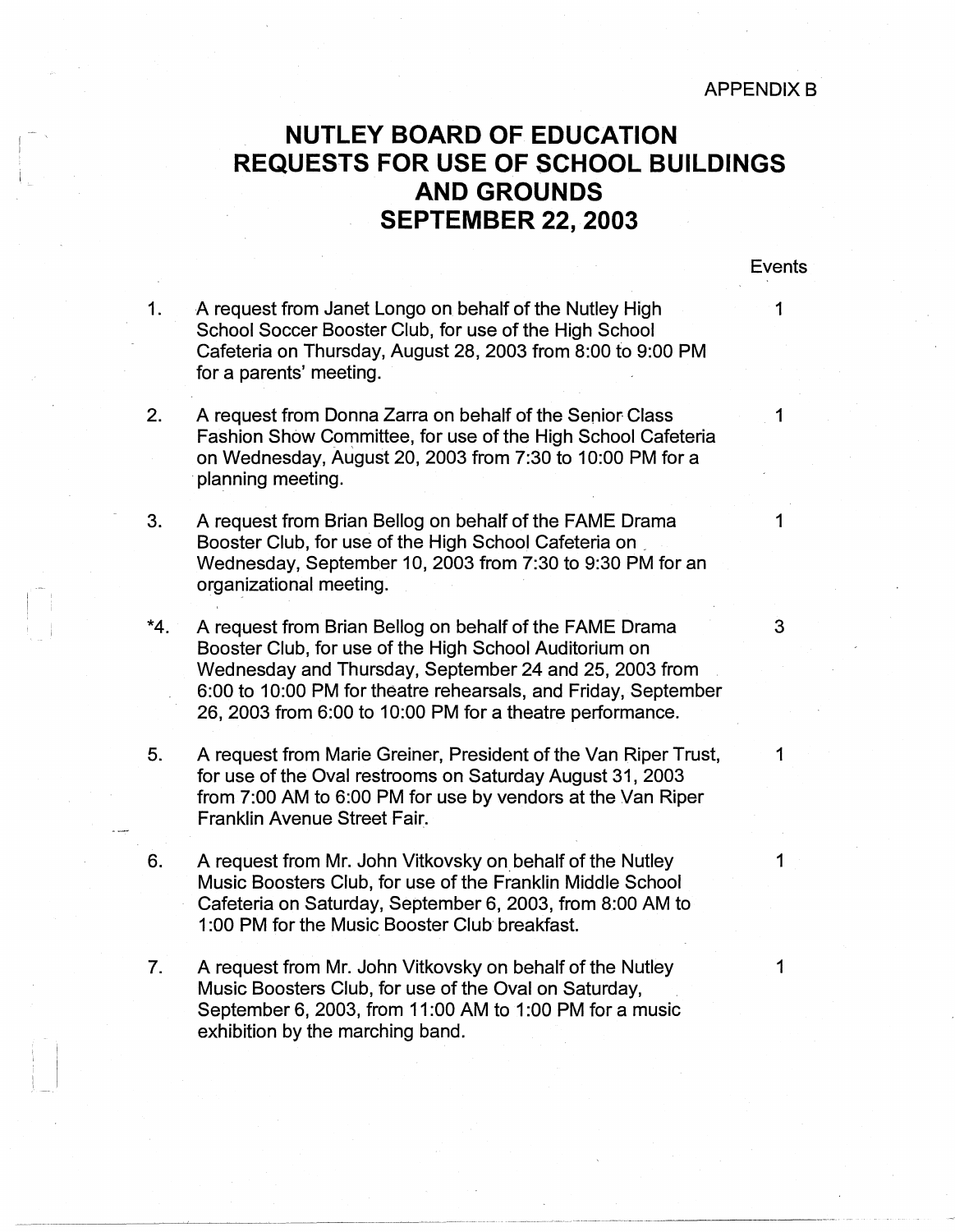- \*8. A request from Robert Castro on behalf of Nutley Cub Scout 9 Pack #145, for use of the Radcliffe School Gymnasium one Friday per month from September 19, 2003 through May 21, 2004, from 7:00 to 8:30 PM for Pack Meetings.
- 9. A request from Robert Castro on behalf of Nutley Cub Scout 1 Pack #145, for use of the Radcliffe School Gymnasium on Saturday, March 27, 2004 from 8:00 AM to 5:00 PM for the Pinewood Derby.
- \*10. A request from Robert Castro on behalf of Cub Scout Pack 10 #145, for use of the Radcliffe School Library approximately one weeknight per month from 7:00 to 9:00 PM for Planning Committee meetings.·
- \*11. A request from Frank Penna on behalf of the Nutley Hockey 3 League Booster Club, for use of the High School Teacher's Cafeteria on Tuesday, September 2 and Tuesday September 9, 2003 from 7:30 to 9:00 PM for planning meetings, and Tuesday September 16, 2003 from 7:30 to 9:00 PM for registration.
- \*12. A request from Dana Melillo on behalf of the Nutley Parks and 2 Rec, for use of the High School Auxiliary Gym on Thursday, September 4, 2003 and Friday, September 05, 2003 from 6:00 to 7:00 PM for cheerleading practice.
- 13. A request from Dana Melillo on behalf of the Nutley Parks and 1 Rec, for use of the Radcliffe School Gym on Thursday, September 4, 2003 from 6:00 to 7:00 PM for cheerleading practice.

.

- 14. A request from Dana Melillo on behalf of the Nutley Parks and 1 Rec, for use of the High School Oval on Tuesday, September 4, 2003 from 6:00 to 8:00 PM for a Pep Rally.
- 15. A request from Dana Melillo on behalf of the Nutley Parks and 1 Rec, for use of the High School Oval on Saturday, September 13, 2003 from 4:00 to 10:00 PM for a football game.
	- 16. A request from Debbie Abbako on behalf of the Nutley Parks 1 and Rec, for use of the High School Gymnasium, Auxiliary Gymnasium, Locker Rooms, and Cafeteria on Sunday, December 21, 2003 for a wrestling tournament.

-~~-~·~·-· -----· --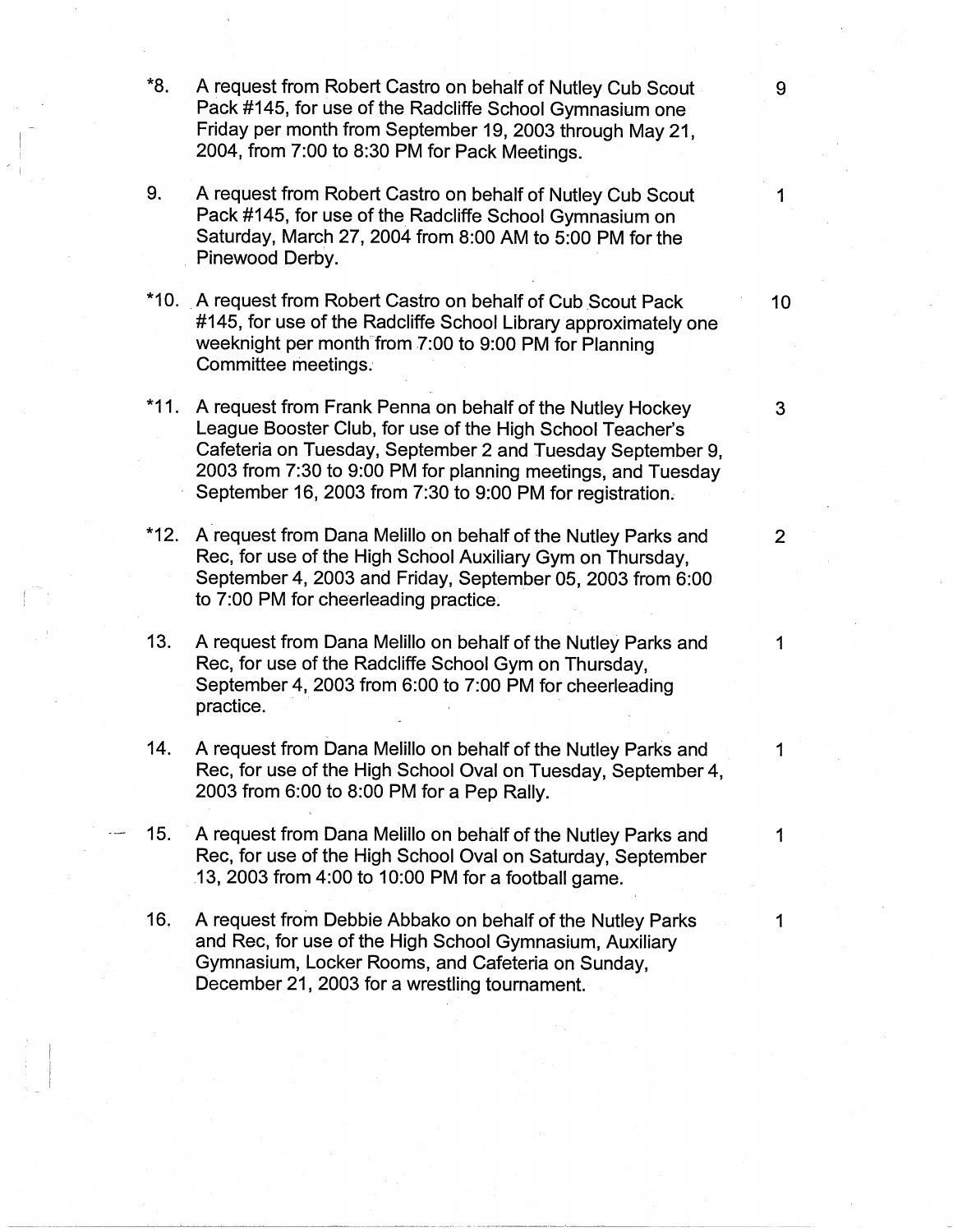- 17. A request from Jeanne K. Van Steen, on behalf of the League 1 of Women Voters of the Nutley Area for use of the Franklin Middle School Auditorium on Wednesday, March 31, 2004 from 7:00 to 10:00 PM for a Candidate's Forum for Board of Education candidates.
- **18.** A request from Jeanne K. Van Steen, on behalf of the League 1 ofWomen Voters of the Nutley Area for use of the Franklin Middle School Auditorium on Wednesday, April 21, 2004 from 6:30 to 10:00 PM for a Candidate's Forum for Board of Commissioners candidates.
- \*19. A request from Jeanne K. Van Steen, on behalf of the League 8 of Women Voters of the Nutley Area for permission to display a banner on the High School Oval fence from Wednesday, October 29, 2003 to Wednesday, November 5, 2003.
- \*20. A request from Jeanne K. Van Steen, on behalf of the League 8 of Women Voters of the Nutley Area for permission to display a bahner on the High School Oval fence from Wednesday, April 14, 2004 to Wednesday, April 21, 2004.
- \*21. A request from Jeanne K. Van Steen, on behalf of the League 9 of Women Voters of the Nutley Area for permission to display a banner on the High School Oval fence from Tuesday, April 27, 2004 to Wednesday, May 5, 2004.
- **22.** A request from Barbara McGarty on behalf of the Lincoln 1 School PTO for use of the Lincoln School Cafeteria on Tuesday, September 16, 2003 from 6:00 to 10:00 PM for a PTO Tea.
- **\*23.** A request from Barbara McGarty on behalf of the Lincoln 3 School PTO for use of the Lincoln School Gymnasium on Wednesday, September 17, 2003 from 7:00 to 10:00 PM, and Thursday and Friday, September 18 and 19, 2003 from 8:30 AM to 9:00 PM for the PTO Book Fair.
- **24.** A request from Maryann Cresci on behalf of the Yantacaw 1 School PTO for use of the Yantacaw School Auditorium on Tuesday, September 9, 2003, from 6:00 to 10:00 PM for meeting for parents of  $6<sup>th</sup>$  grade students.

---------~--------- - ·--·--------------- -----------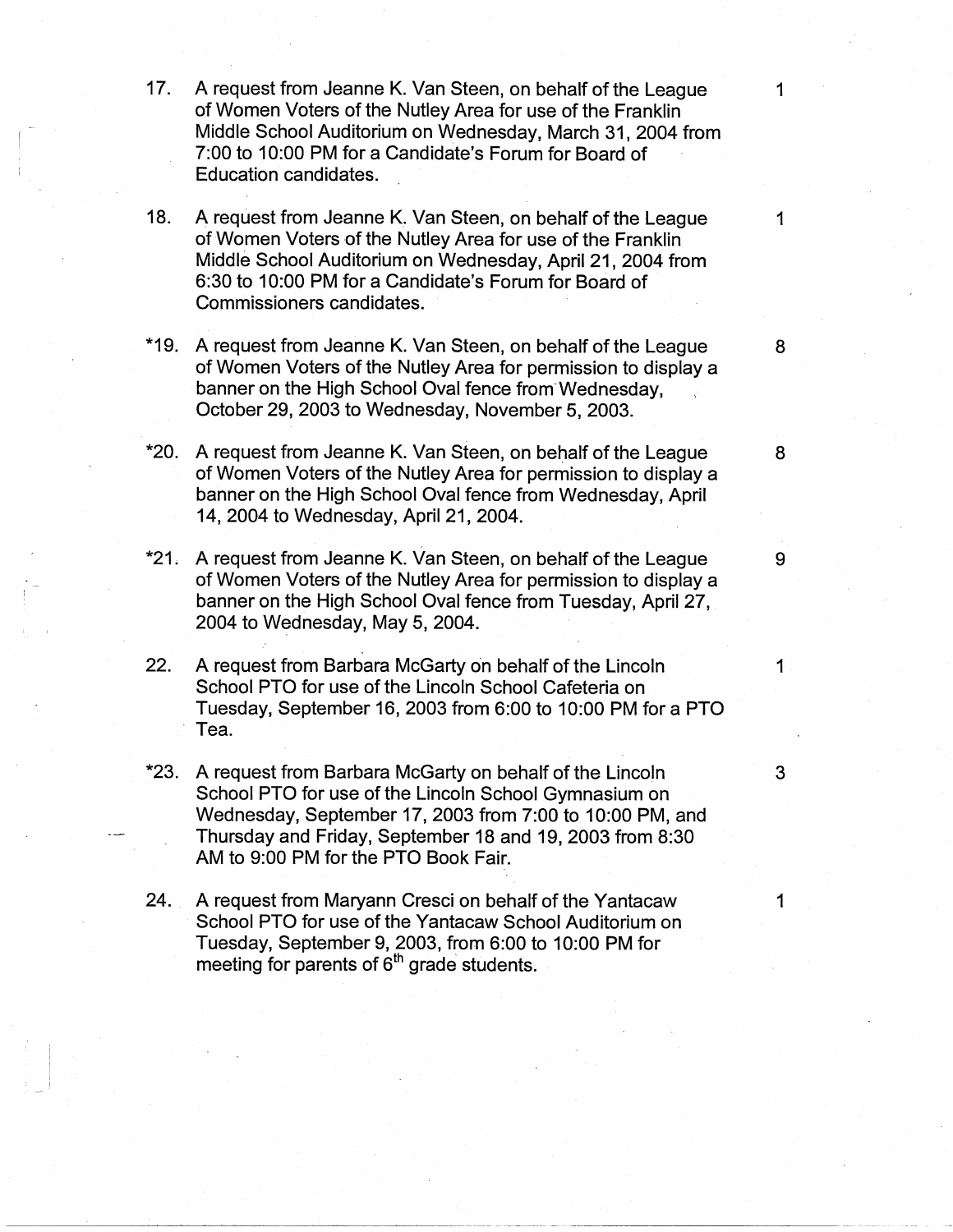25. A request from Maryann Cresci on behalf of the Yantacaw 1 School PTO for use of the Yantacaw School Gymnasium on Friday, October 3, 2003 from 6:00 to 10:00 PM for a school dance.

- \*26. A request from Dana Melillo on behalf of the Nutley Parks and 34 Rec, for use of the Radcliffe School Gym on Wednesday nights from September 10, 2003 through June 16, 2003 from 6:00 to 8:00 PM for the Special Population Program.
- \*27: A request from Phillip Appel and Mary Appel, on behalf of the 36 Bov Scouts of America JFK Troop #159, for use of the Lincoln School Cafeteria on Wednesday nights from September 10, 2003 through June 16, 2004 from 7:00 to 9:00 PM for Scout Meetings.
- 28. A request from Lori Robinson, on behalf of Brownie Troop # 1 1192, for use of Radcliffe School classroom #102 on Monday, September 15, 2003 from 7:00 to 9:00 PM for a Parents' Meeting.
- \*29. A request from Jean Boyle, on behalf of Brownie Troop #93, for 32 use of the Lincoln School Teacher's Cafeteria on Friday nights from September 26, 2003 through June 18, 2004 from 6:15 to 7: 15 PM for meetings.
- \*30. A request from Joanne Beck on behalf of Girl Scout Troop #. 21 113, for use of Radcliffe School classroom # 108 on approximately two Friday evenings per month from September 19, 2003 through June 11, 2004 from 5:00 to 6:30 PM for meetings.
- 31. A request from Lillian Dahl on behalf of Nutley Girl Scouts, for 1 use of the Yantacaw School Auditorium on Tuesday, September 30, 2003 from 7:00 to 7:30 PM for an Orientation Meeting.
- \*32. A request from Barbara McGarty on behalf of the Lincoln 8 School PTO for use of the Lincoln School Teacher's Cafeteria approximately one evening per month from September 30, 2003 through May 18, 2004 from 7:00 to 9:30 PM for PTO meetings.